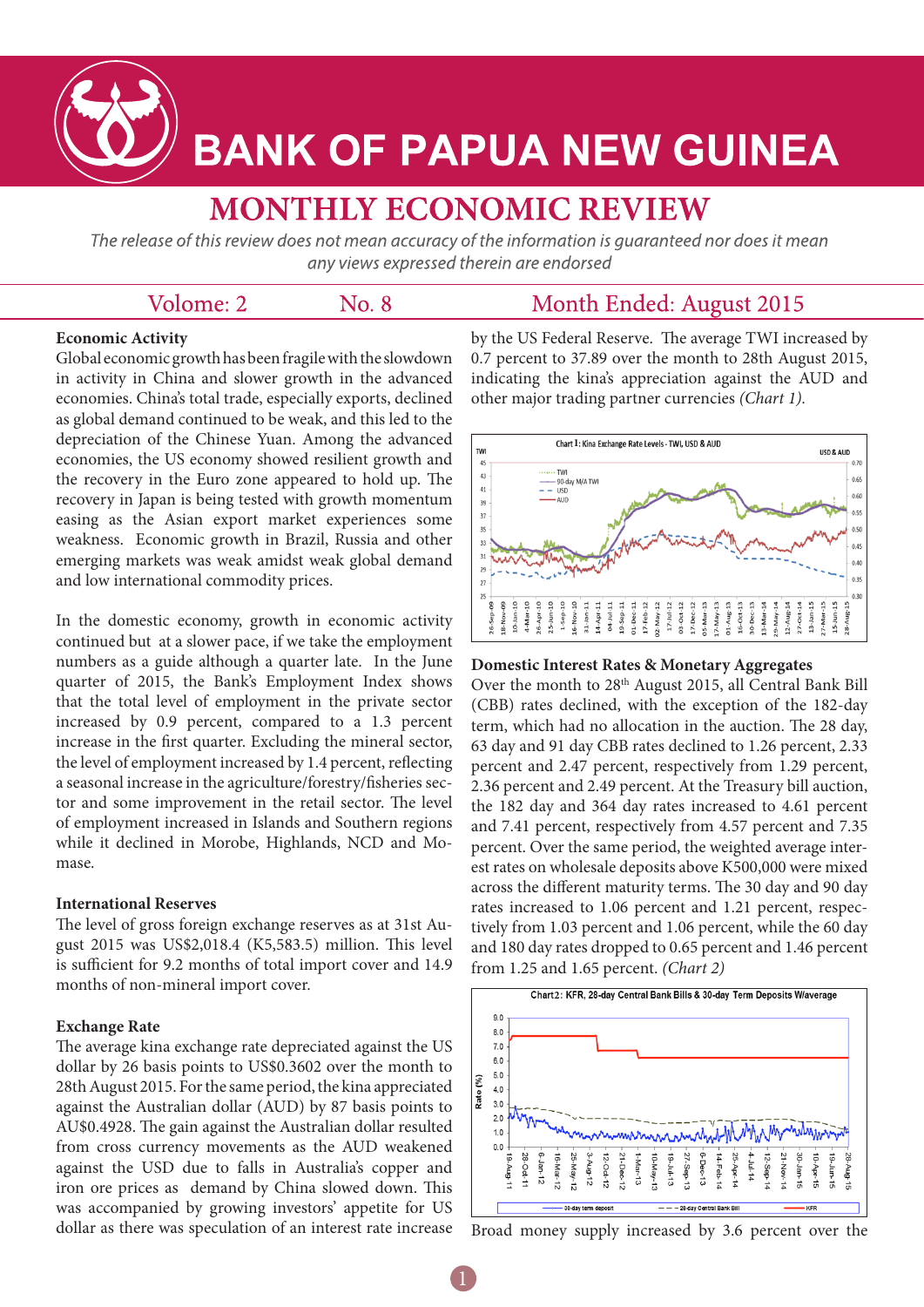year to July 2015, compared to an increase of 2.6 percent in the corresponding period of 2014. This was driven by increases in credit to public non-financial corporations and net claims on the Government, which more than offset a decline in private sector credit and net foreign assets of the Central Bank. Monetary base grew by 9.5 percent in the same period , compared to an increase of 19.0 percent in the corresponding period of 2014. This was due to increases in deposits of commercial banks at the Central Bank and currency in circulation.

Commercial bank lending extended to public non-financial corporations, other financial corporations and other resident sectors increased by K204.3 million to K11,042.7 million between the end of December 2014 and 28<sup>th</sup> August 2015. This mainly reflected advances (mostly overdrafts) to the mining and finance sectors. Over the year to 28<sup>th</sup> August 2015, weekly average lending by banks increased by 13.0 percent to K10,630.6 million. Commercial bank deposits increased by K79.6 million to K19,684.1 million between December 2014 and week-ending 28<sup>th</sup> August 2015, reflecting placements by the Government, petroleum, wholesale and agriculture sectors. Over the year to 28th August 2015, the weekly average deposits increased by 3.7 percent to K19, 341.6 million.

### **Monetary Policy**

The Bank maintained the Kina Facility Rate (KFR), the policy signalling rate, at 6.25 percent for the month of August.